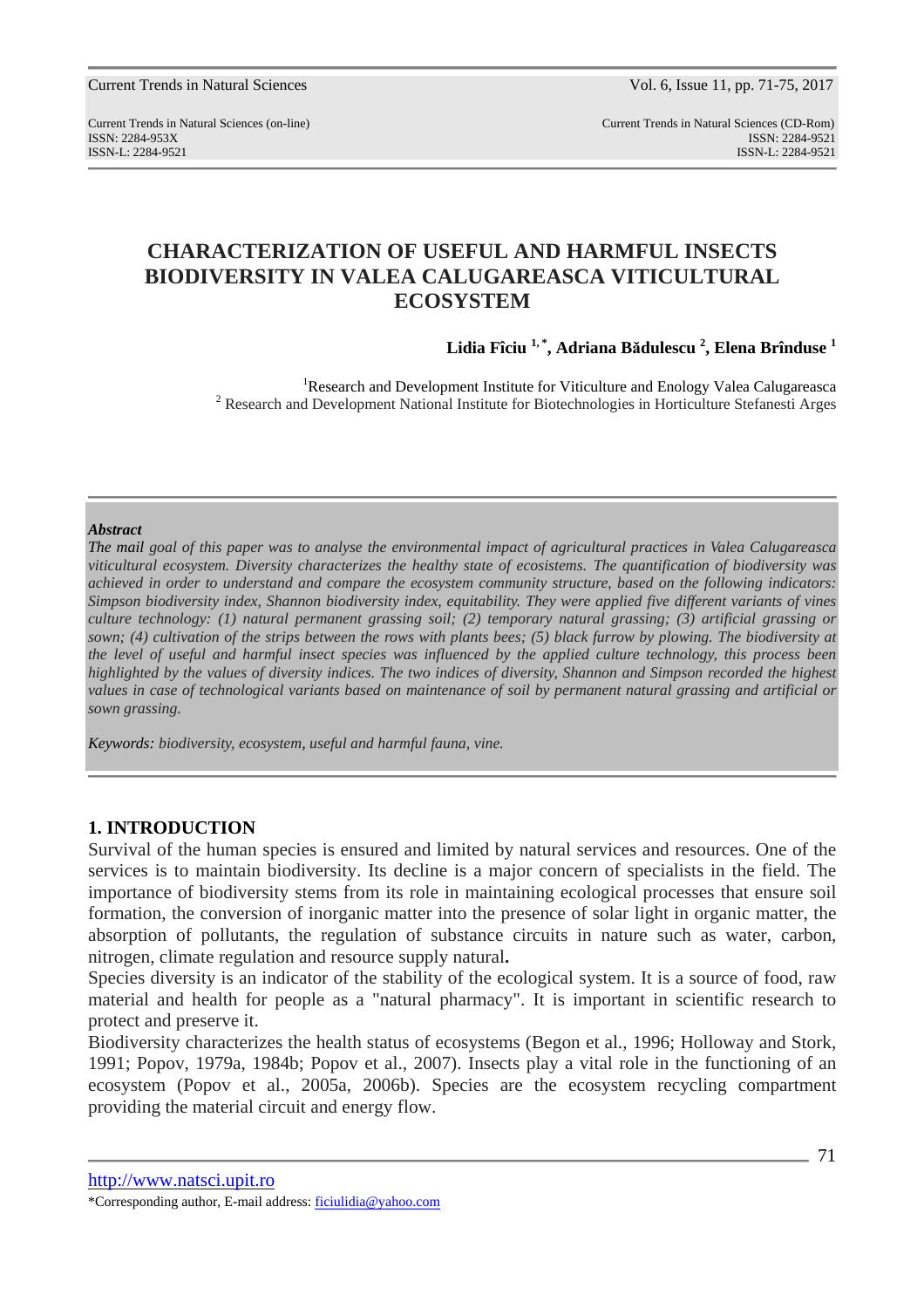## **2. MATERIALS AND METHODS**

The researches were carried out between 2015-2016, at the Research and Development Institute for Viticulture and Enology Valea Calugareasca.

In a vineyard ecosystem, they were applied five different variants of vines culture technology:

V1: natural permanent grassing soil by leaving the strip between rows of herbs (sprouts) growing spontaneously;

V2: temporary natural grassing by leaving the ground for a few years, after which it appears. Leave the band between rows of herbs (weeds) growing spontaneously;

V3: artificial grassing or sown by grinding soil in strips (the area between rows) and sowing the land with green fertilizers: wild peas (*Pisum elatius),* white clover *(Trifolium repens)*;

V4: cultivation of the strips between the rows with plants bees (*Salvia officinale*);

V5: black furrow by plowing.

In order to collect the biological material representing the useful and harmful entomofauna reserve from the vineyards, several methods have been used.

**The Barber traps**, which are the classic method for collecting ground-moving arthropods (epigee), in the case of nocturnal or diurnal grasshoppers, but also other invertebrates with high activity on the soil, such as aranas, miriapodes, etc. A trap is composed of a glass vessel (diameter 8 cm) and a capacity of 400-450 ml. The dishes are buried in the soil so that their upper part is at ground level. Inside the vessels are placed 125 ml of formalin or formaldehyde solution in the concentration of 3- 4%, substances that preserve the collected material and do not influence in any way the capture (Figure 1). Six traps /variant were installed in each experimental plot.

**Leaf samples** were an efficient method of estimating populations at the leaf level. This method consists in taking 50 leaves / variant, collected randomly once a week (on the same day of the week) (Figure 2). They were put in bags with the batch and date labels, transported to the laboratory, and examined under a microscope.

**The fracture technique** was used to evaluate fauna (harmful and useful) in the experimental variants, completing the other techniques (visual control, buried traps or Barber). The basic principle of the method is to shake a number of vegetative organs above a conical or square device (an entomological net).

The identification of harmful and useful species was carried out in the laboratory using a specialized instrumentation: binocular magnifier, microscope and documentary material (manual, determined determinants, atlases).

For the quantification of biodiversity in a habitat, the following indices of biodiversity characterization were used: the Simpson biodiversity index, the Shanon biodiversity index and equivalence. Biodiversity indices are the mathematical measure of species diversity in a community. The ability to quantify diversity through indices is an important tool for biologists to understand and compare the structure of a community (Begon et al., 1996).

The Shannon diversity index is a common index used to characterize the diversity of species in a community and takes into account both abundance and fairness of species distribution. The Simpson biodiversity index is used to describe the abundance of each species. Equity is the measure of the relative abundance of different species. These indices were calculated from the field data, comparing the values obtained for the 5 variants of soil maintenance in the wine ecosystem.

http://www.natsci.upit.ro

<sup>\*</sup>Corresponding author, E-mail address: ficiulidia@yahoo.com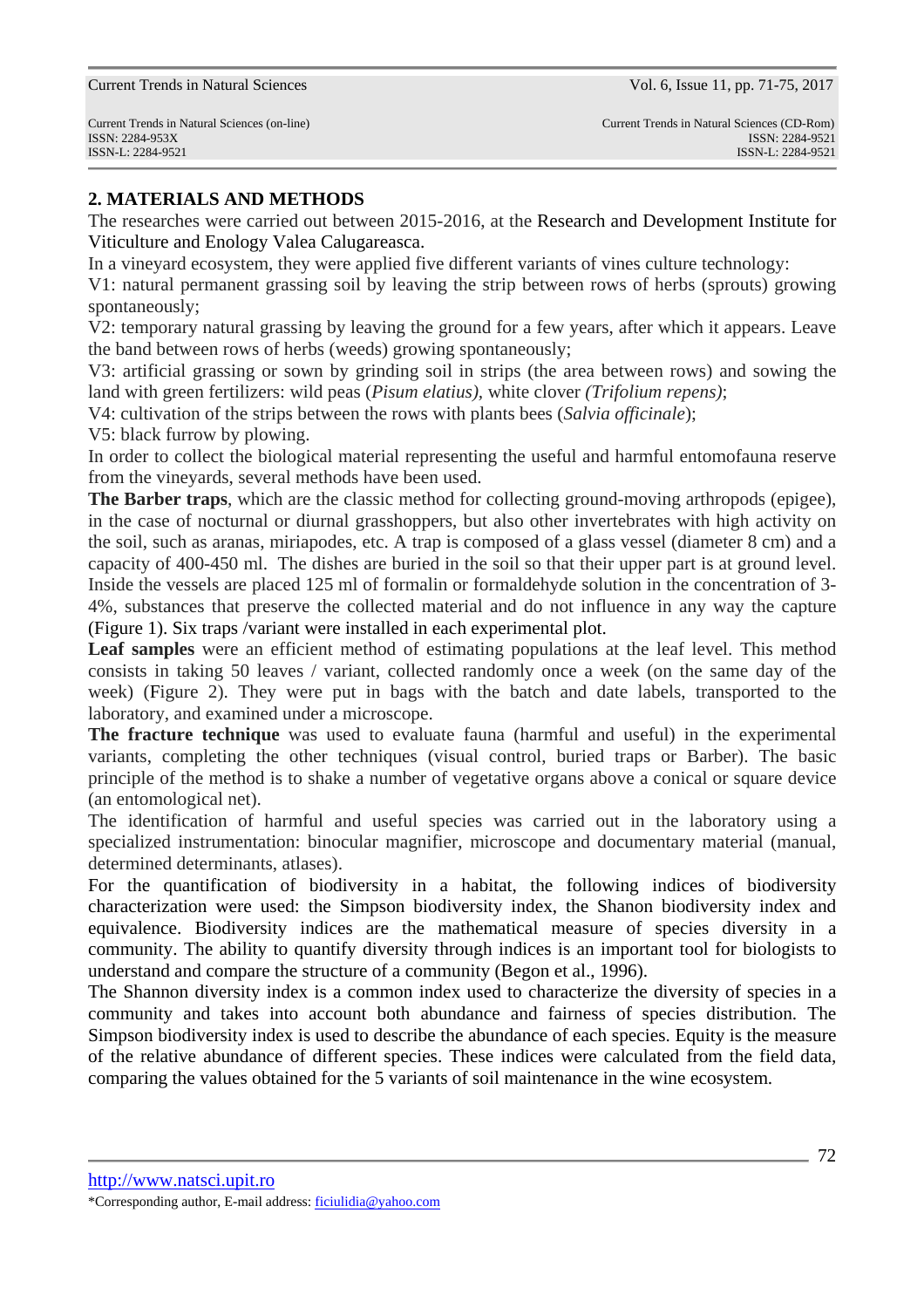Current Trends in Natural Sciences (on-line) Current Trends in Natural Sciences (CD-Rom) ISSN: 2284-953XISSN: 2284-9521 ISSN-L: 2284-9521 ISSN-L: 2284-9521



*Figure 1- Location of Barber traps* Figure 2- Harvesting leaf samples



## **3. RESULTS AND DISCUSSIONS**

58 species of harmful fauna and 183 species of useful fauna were found.

From the first category we highlight the following species: *Coccinella 7-punctata*, *Propylea 14 punctata* L., *Coccinula 14-punctata* L., *Thea 22-punctata* L, *Haplothrips intermedius* Bong, *Haplothrips reuteri* Karn, *Empoasca vitis, Cicadella viridis* L., *Hyalesthes obsoletus* Signoret., *Nabis sp., Scymnus sp., Peribatodes rhomboidaria, Calliptamus italicus L., Locusta migratoria* L. From the category of useful species, we highlight *Forficula auricularia* L, *Blitophaga undata* Mull., *Calosoma auropunctata* L., *Harpalus pubescens* L., *Sciaridae*, *Chalcidoidea*, *Ichneumonoidea*, *Formicoidea*.

In the useful fauna, the percentages per species were as follows: Coleoptera-7.90%; Araneae-24.34%; Diptera-1.97%; Dermaptera-52.63%; Hymenoptera-13.16% (Figure 3).

The following percentages were found in the harmful fauna: Homoptera - 58.62%; Lepidoptera-1.72%; Orthoptera-39.66% (Figure 4).

As can be seen from the data below, the indices of diversity used reveal different values obtained in the five soil maintenance variants. In Figure 5, the Shannon diversity index best illustrates the difference between technologies in the Orthoptera and Homoptera orders. Insects in the Orthoptera order showed the lowest diversity index.

The relevant differences are found in the Lepidoptera order (Figure 6), where diversity was absent, with the value of 0.00, except for the V3 variant at which the Simpson diversity index had the value of 1.00. In the case of the Araneae order, Shannon and Simpson had the highest values for variants V1 and V2.

In Figure 5, in the case of the Dermaptera order, the Shannon diversity index had the highest value for V3 variant, and the Simpson diversity index in the same variation.

The lowest index values were recorded for V5. The order of Coleoptera presented the highest values of the indices in the soil maintenance variant by natural permanent grassing soil (V1).

At the Diptera order, for variants of soil maintenance V2 and V3, diversity did not exist, and for variants V1 and V4 had the same values (0.69 and 1.00 respectively).

http://www.natsci.upit.ro

<sup>\*</sup>Corresponding author, E-mail address: ficiulidia@yahoo.com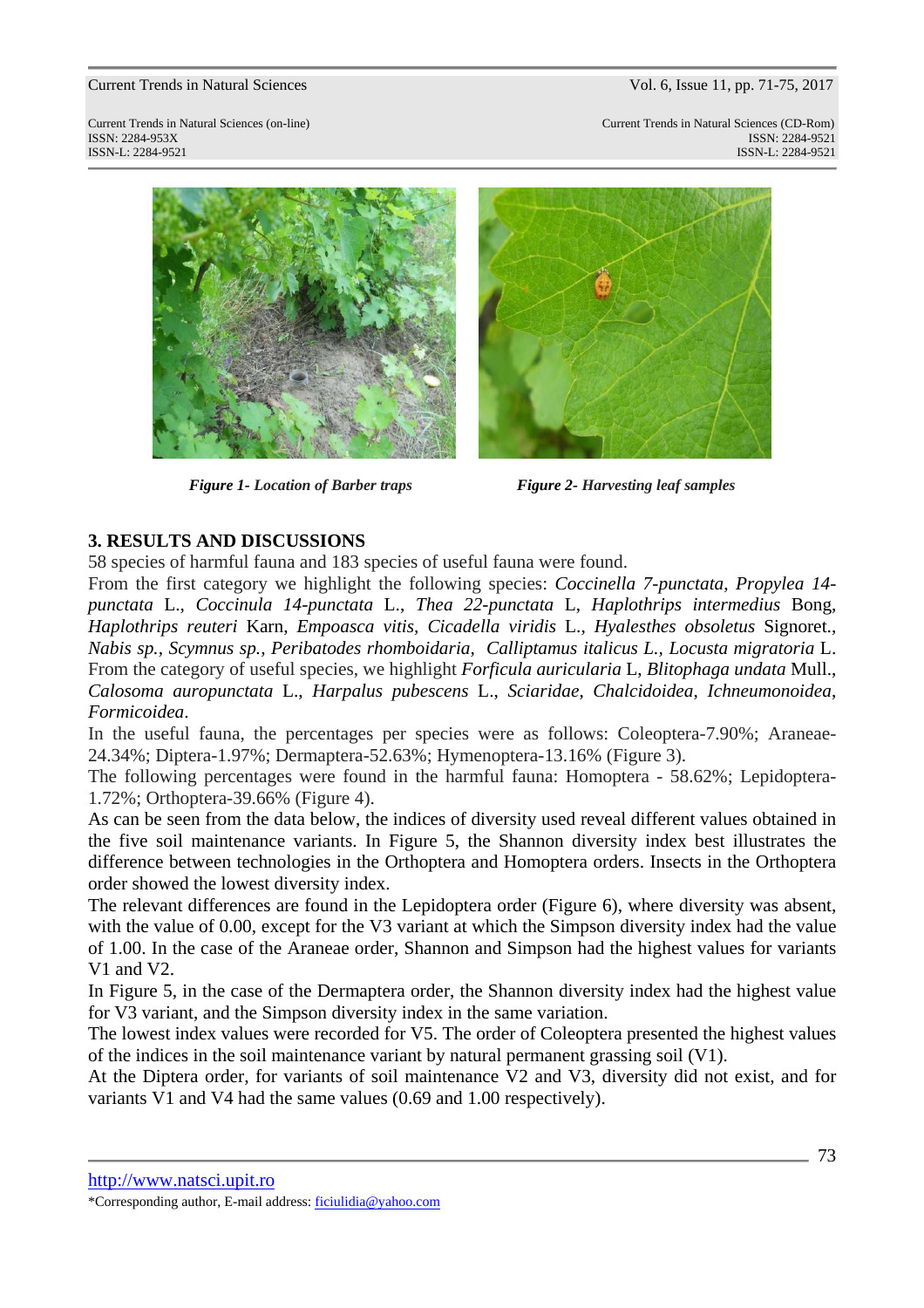Current Trends in Natural Sciences (on-line) Current Trends in Natural Sciences (CD-Rom) ISSN: 2284-953XISSN: 2284-9521 ISSN-L: 2284-9521 ISSN-L: 2284-9521

Insects of the Hymenoptera order presented the highest values of the Shannon diversity index for the black furrow by plowing (V5). The Simpson Diversity Index had the highest values for the V3 variant, by artificial grassing or sown (Figure 6).



**Figure 3- Useful fauna** Figure 4- Harmful fauna



*culture technology culture technology* 



*Figure 5- Diversity indicators for Orthoptera and Figure 6- Diversity indicators for Lepidoptera and Homoptera species in five variants of vines Araneae species in five variants of vines*